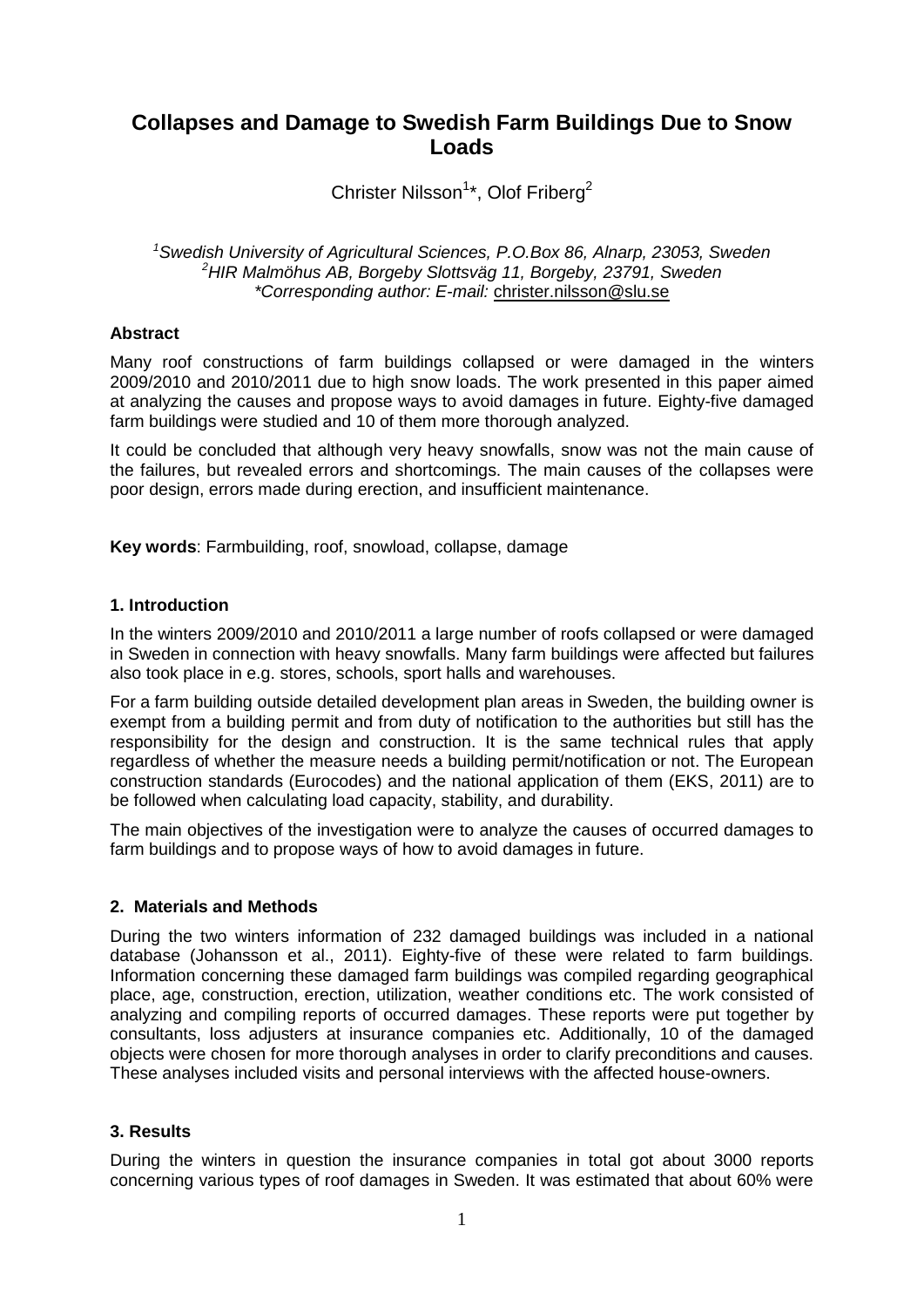related to farm structures. Consequently this means that about 2000 farm buildings related to or of agricultural origin were affected. Included in this figure are also depreciated buildings and structures that have only been intended for temporary use but have been left behind and included in the insured building stock.

Nothing could be found indicating that the number of collapses or damages would have been lower if building permit or building notification regarding farm buildings had been required. E.g. in Denmark where farm buildings also require building permits a great number of collapses and damages also occurred due to snow loads during the winters in question. Additionally, in Sweden also a large number of building permit duty buildings were affected by damages due to snow loads.

In most cases no immediate danger for injuries to man had occurred. However, in some cases animals were killed as a direct or indirect consequence of damage.

The majority of the damaged buildings had been built in the 1970s or later. About 85% of the cases reported had a wooden structural framework and about 80% of these were constructions with trusses (often with nail plate joints). Around 15% of the cases had a steel structural framework.



FIGURE 1. Material in the structural element of the analyzed farm buildings (58 of 63 objects).



FIGURE 2. Unsymmetrical roof snow load due to prevailing wind from the left side in the picture when snowing, resulting in collapse.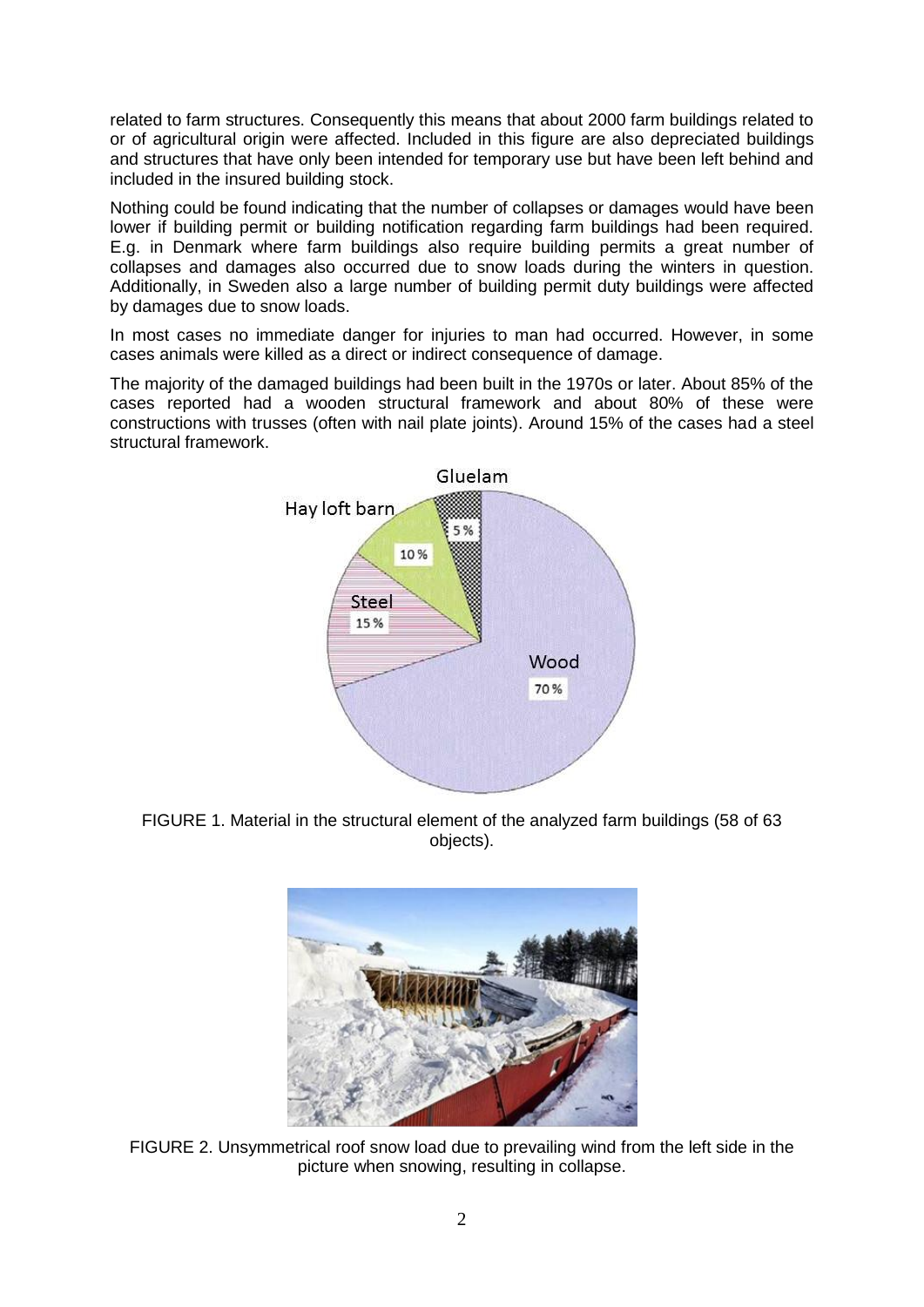About 50% of the damaged buildings had been built with own labour and organization (entirely by the farmer or divided contracts) and the other 50% using general or all-in contract. In several cases constructional calculations were defective or non-existent.

Normative ground snow quantities were only very occasionally exceeded. However, for many objects it could be verified that unsymmetrical snow load had occurred on the roof, mainly due to prevailing, continuous wind in combination with temperature below zero. Also snow pockets in the roof valley between attached houses could be shown to have resulted in damages. Unsymmetrical snow load had also occurred when the snow had not been well thought-out shoveled away from the roofs.



FIGURE 3. Left: Roof collapse caused by high snow load in the roof valley. Right: Collapsed roof of a riding arena due to undersized 3-hinge frame structure. The frame was dimensioned for too low snow load (wrong snow zone).



FIGURE 4. When exposed to high snow load the ceiling joists of the W-trusses deflected downwards so much that they unintentionally were supported by a non-loadcarrying interior wall. This resulted in bending ruptures in the ceiling joists.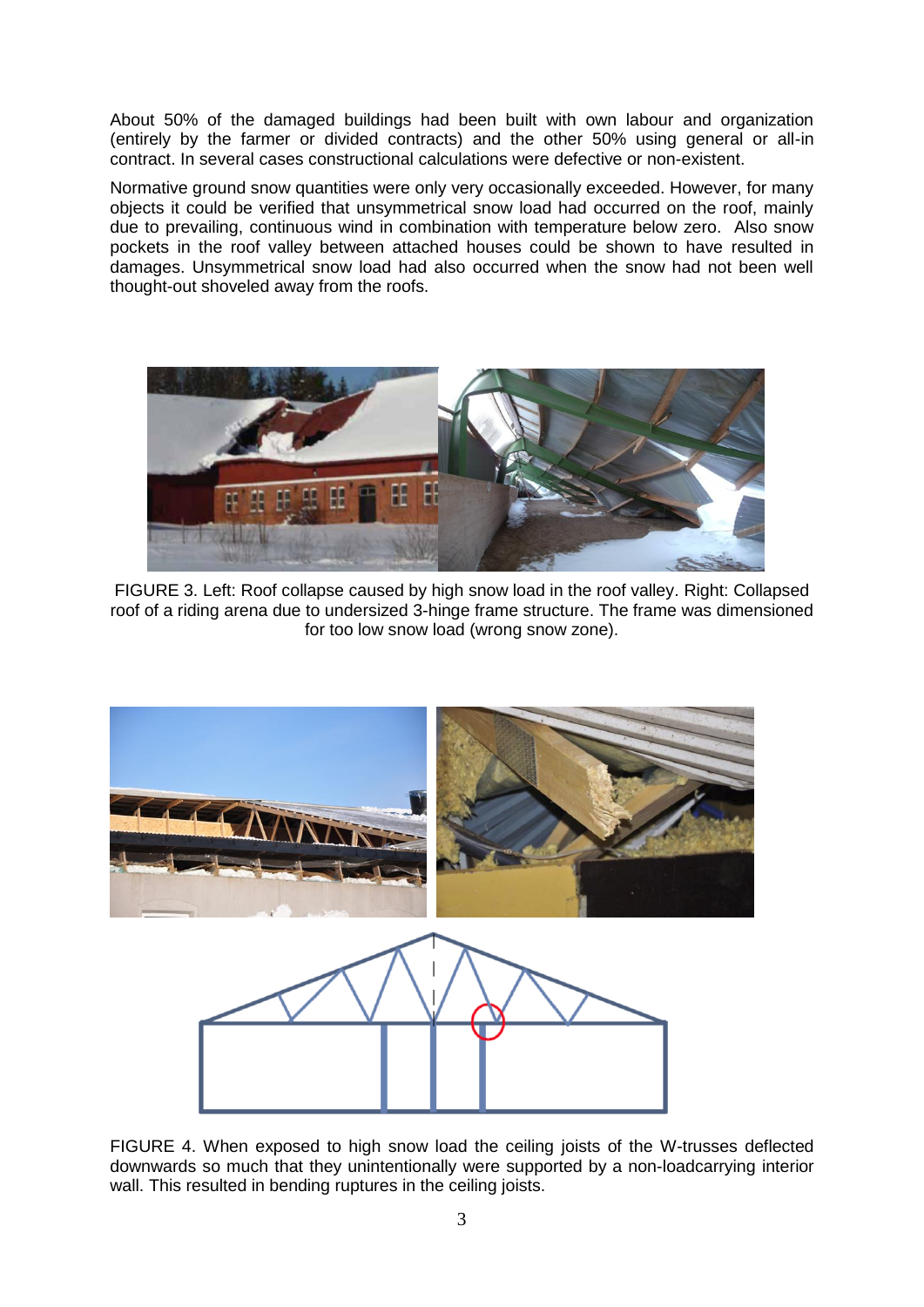

FIGURE 5. Insufficient braced compressed diagonals of W-trusses. Progressive collapses of the trusses has also been initiated.

Additionally, lack of maintenance e.g. leaking roofs resulting in decay or corrosion could be shown to be, at least contributing, grounds for damages.



FIGURE 6. Insufficient ventilation of the livestock house has made the roof ridges become rotten resulting in decreased strength. Extreme snow load revealed the bad conditions.

It was also obvious that many farmers who are building did not realize or had not acquired knowledge of the responsibilities resting on them as a building employer according to the Building Regulations.

#### **4. Conclusions**

It can be concluded that although very heavy snowfalls, snow was not the main cause of the failures, but revealed errors and shortcomings. The main causes of the collapses were poor design and errors made during erection.

A need to change and complete roof snow coefficient should be investigated. The effects of roof size, geometric design and local lee giving structures probably have to be refined.